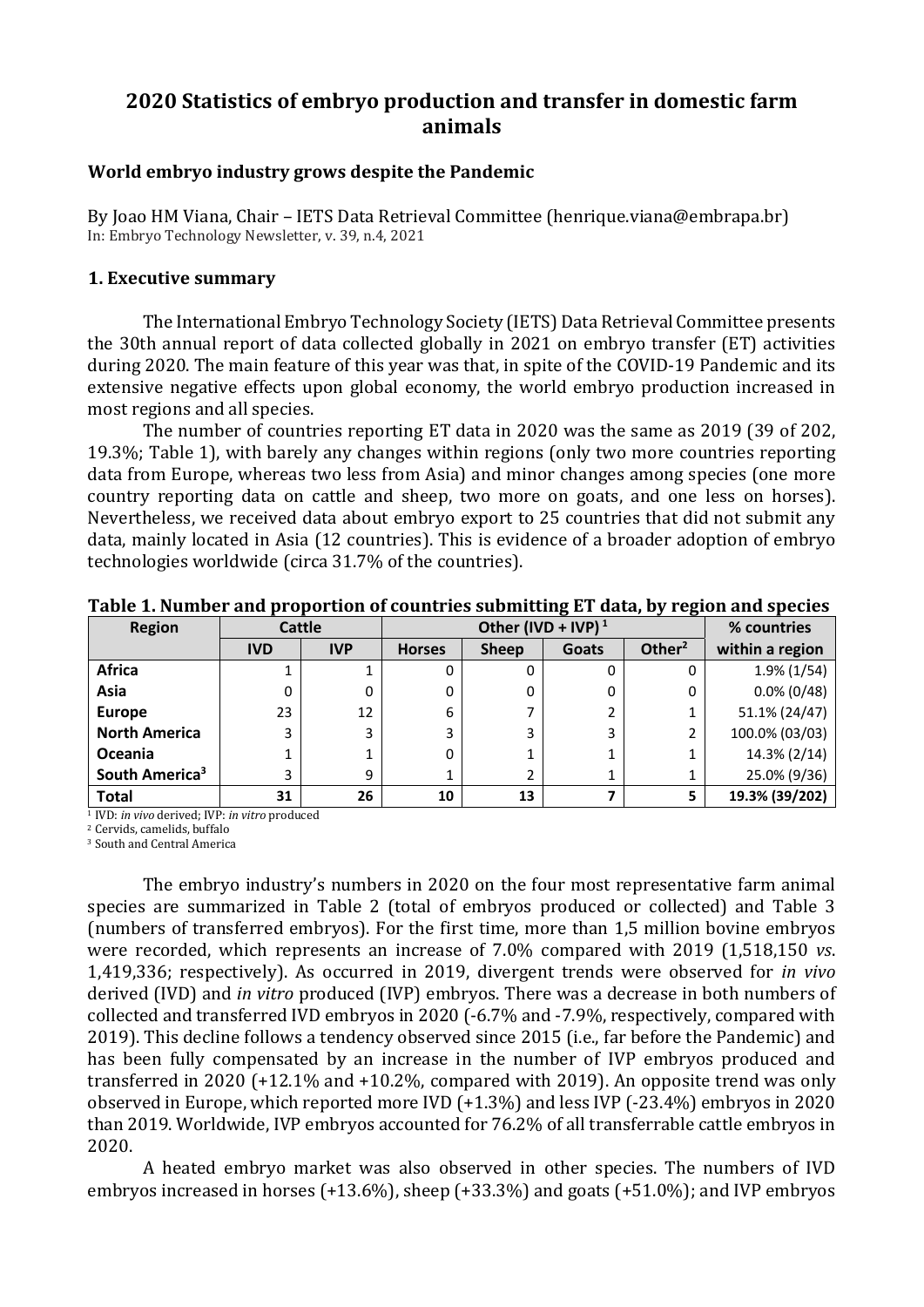also increased in horses (+37.1%) and goats (+204.1%) compared with 2019. Interpretation of trends for IVP embryos shall take into account the low proportion of countries reporting such data, particularly in small ruminants, which may result in a high year-by-year fluctuation (e.g., +122.1% from 2018 to 2019 *vs*. -87.6% from 2019 to 2020 for sheep IVP embryos). Nevertheless, in all these species (horses, sheep, and goats) the total embryos recorded in 2020 was the highest for the past five years.

| <b>Region</b>        | .          | Cattle     |            | <b>Horses</b> | <b>Sheep</b> |            | <b>Goats</b> |            |  |
|----------------------|------------|------------|------------|---------------|--------------|------------|--------------|------------|--|
|                      | <b>IVD</b> | <b>IVP</b> | <b>IVD</b> | <b>IVP</b>    | <b>IVD</b>   | <b>IVP</b> | <b>IVD</b>   | <b>IVP</b> |  |
| <b>Africa</b>        | 2763       | 4977       | 0          | 0             | 0            | $\Omega$   | 0            | 0          |  |
| Asia                 | 0          | 0          | 0          | 0             | 0            | 0          | 0            | 0          |  |
| <b>Europe</b>        | 126,491    | 47,470     | 2,248      | 5,359         | 966          | 0          | 346          | 0          |  |
| <b>North America</b> | 196,704    | 578,995    | 851        | 1,126         | 9,204        | 141        | 10,757       | 2,275      |  |
| <b>Oceania</b>       | 4,211      | 14,345     | 0          | 0             | 12,427       | 0          | 1,890        |            |  |
| <b>South America</b> | 31,559     | 500,397    | 22,120     | 2,156         | 7,222        | 0          | 184          | 0          |  |
| <b>Total 2020</b>    | 361,728    | 1,156,422  | 25,219     | 8,641         | 29,819       | 141        | 13,177       | 2,275      |  |
| <b>Total 2019</b>    | 387,769    | 1,031,567  | 22,198     | 6,303         | 22,374       | 1,137      | 8,725        | 748        |  |
| % Change             | $-6.7$     | $+12.1$    | $+13.6$    | $+37.1$       | $+33.3$      | $-87.6$    | $+51.0$      | $+204.1$   |  |

**Table 2. Total production (transferrable embryos) of IVD and IVP embryos in 2020 in cattle, sheep, goats, and horses, by region**

The number of embryos actually transferred followed the same trends observed for embryos collected or produced in 2020, i.e., a decrease in IVD and an increase in IVP (-7.9% and +10.2%, respectively). We detected a slight decrease in the proportion of IVP embryos actually transferred in 2020 (75.9%, *vs*. 77.3% in 2019), driven mainly by North America numbers, where this proportion was the lowest (58.7%). As a consequence, the number of embryo transfers remains still greater in South America than North America (474,145, *vs*. 339,716; respectively). The proportion of frozen-thawed IVD embryos transferred in 2020 was quite similar to 2019 (40.5% *vs*. 39.2%, respectively), whereas transfer of frozen-thawed IVP embryos decreased (39.5% *vs*. 43.9% in 2019). The latter, however, was caused mainly by the increase in transfers of fresh IVP embryos rather than a substantial decrease in the transfer of frozen IVP embryos (+18.8% and -0.8%, respectively, compared with 2019).

|        | Table 3. Transfers of IVD and IVP embryos in 2020 in cattle, sheep, goats, and horses, by |  |  |
|--------|-------------------------------------------------------------------------------------------|--|--|
| region |                                                                                           |  |  |
|        |                                                                                           |  |  |

| <b>Region</b>        | Cattle     |            | <b>Horses</b> |            | <b>Sheep</b> |            | <b>Goats</b> |            |  |
|----------------------|------------|------------|---------------|------------|--------------|------------|--------------|------------|--|
|                      | <b>IVD</b> | <b>IVP</b> | <b>IVD</b>    | <b>IVP</b> | <b>IVD</b>   | <b>IVP</b> | <b>IVD</b>   | <b>IVP</b> |  |
| <b>Africa</b>        | 2674       | 4159       | 0             | 0          | 0            | 0          | 0            | 0          |  |
| Asia                 | $\Omega$   | 0          | 0             | 0          | 0            | 0          | 0            | 0          |  |
| <b>Europe</b>        | 92,811     | 35,352     | 2,248         | 575        | 3,969        | 0          | 71           | 0          |  |
| <b>North America</b> | 168,726    | 339,716    | 2,039         | 1,126      | 9,737        | 93         | 10,391       | 1,381      |  |
| <b>Oceania</b>       | 3,767      | 14,571     | 0             | 0          | 12,421       | 0          | 1,890        | 0          |  |
| <b>South America</b> | 26,692     | 474,145    | 21,954        | 2,156      | 6,573        | 0          | 184          | 0          |  |
| <b>Total 2020</b>    | 294670     | 878181     | 26241         | 3857       | 32700        | 93         | 12536        | 1381       |  |
| <b>Total 2019</b>    | 319,961    | 797,190    | 23,546        | 3,564      | 22,510       | 223        | 7,240        | 947        |  |
| % Change             | $-7.9$     | $+10.2$    | $+11.4$       | $+8.2$     | $+45.3$      | $-58.3$    | $+73.1$      | $+45.8$    |  |

In summary, 2020 was a good year for the world embryo industry, in spite of the negative economic conjuncture caused by the COVID19 Pandemic. We observed an increase in the total number of embryos transferred in all species analyzed, whereas the main trends of the activity remained unchanged.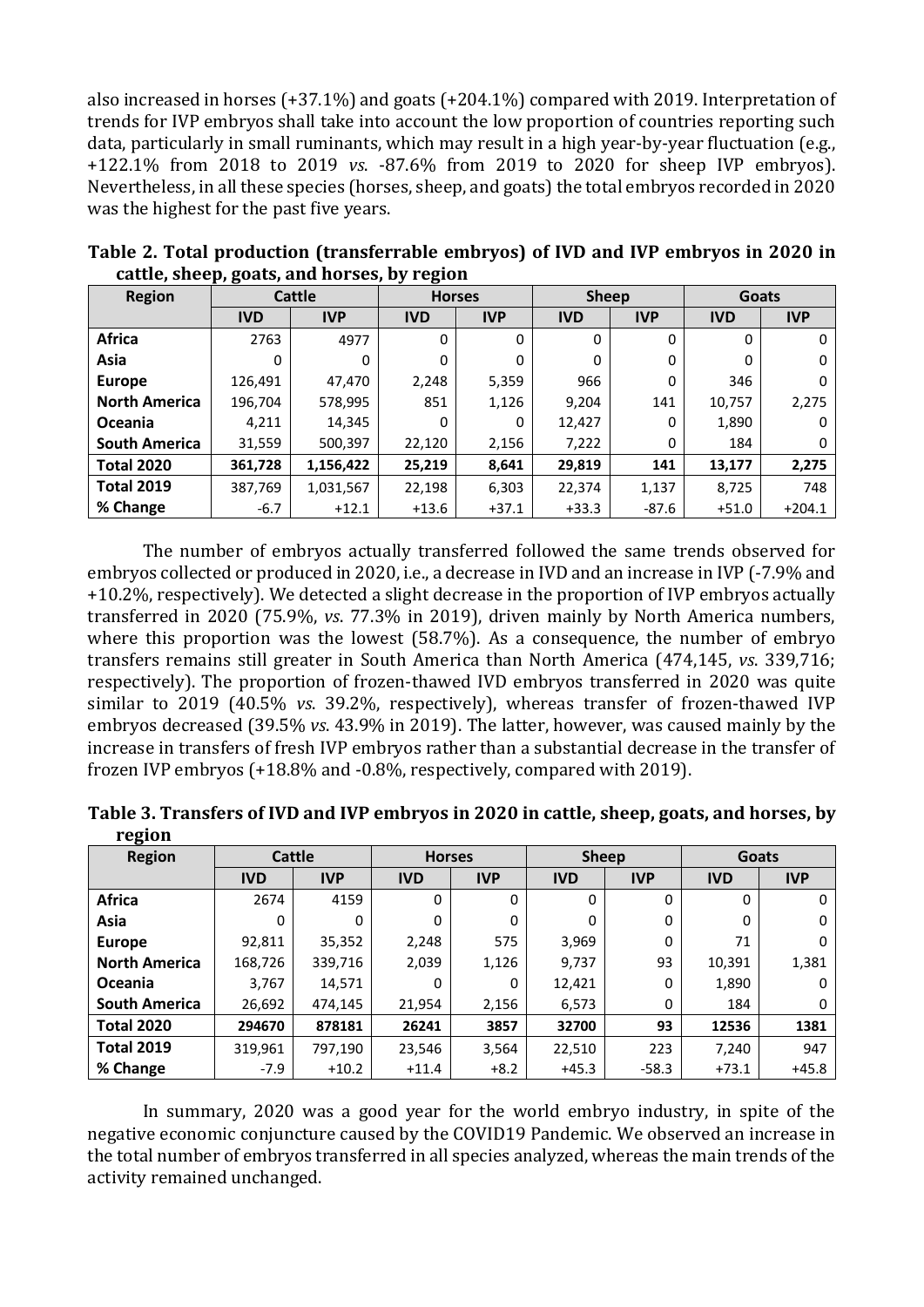## **2. Introduction**

The Data Retrieval Committee (DRC) is the committee of the International Embryo Technology Society (IETS) in charge of gathering, organizing, and publishing the statistics of the embryo industry in domestic farm animals. This year, we present our 30<sup>th</sup> annual report showing data on global activities related to *in vivo* and *in vitro* embryo collection and transfer in 2020. The results shown in the present report represents the main trends of the embryo industry worldwide in ruminants and horses.

## **3. Methodology**

Data collection followed the standard methodology used in previous years, as defined by the DRC and reported annually in the December issue of the Embryo Technology Newsletter. In summary, embryo technology activity in each country was either reported for by a local data collector or reported individually by practitioners or representatives of commercial companies (e.g., *in vitro* embryo production [IVEP] laboratories). In several countries, the data collector is a member of the national embryo transfer/technology association: Argentina (Sociedad Argentina de Tecnologías Embrionarias, SATE), Brazil (Sociedade Brasileira de Tecnologia de Embriões, SBTE), Canada (Canadian Embryo Transfer Association, CETA), Mexico (Mexican Embryo Transfer Society, META), Peru (Asociación Peruana de Reproducción Animal, ASPRA), the United States (American Embryo Transfer Association, AETA). For the Member States of the European Union and other European countries, data has been submitted by a regional collector on behalf of the Association of Embryo Technology in Europe (AETE). Data has also been reported by ET teams or companies working abroad. In a few countries, this was the sole source of information on embryo activity. In the case of similar data reported by a local representative, however, data coming from such teams or companies were discarded, to avoid doublereporting. The list of regional data collectors and local collaborators is shown in Appendix 1.

Data was directly uploaded into the IETS website by the national collector or sent to the Chair of the DRC. The software managing the database generated MS Excel .csv files with data organized by criteria defined in the data submission form. A summary of the results is shown in Tables 4 to 14, by region, technology (*in vivo*-derived [IVD] or *in vitro*-produced [IVP]), and species. South American numbers include those collected from South and Central America countries. Data has also been used to build historical series, shown in Figures 2 to 4. Detailed country information (Appendix 2 to 6), as well as Figures S1 to S4, are available as supplemental files at the IETS website (www.iets.org/Committees/Data-Retrieval-Committee).

#### **4. Results**

## *Data retrieval*

There were barely any changes in the countries reporting ET data from the most representative species in 2020. In cattle, two more countries reported data from Europe (Belarus and Estonia), whereas none reported data from Asia (Israel), in both cases with little impact on totals. This reflects a consolidated network of local collectors and multinational IVP laboratories that kindly collaborate with the DRC, but also highlights the difficulty in expanding data collection to a greater number of countries, especially those lacking local ET societies/associations or with scattered, low-scale ET activity. Nevertheless, low variations in countries reporting data implies that the changes in numbers observed in 2020 actually reflects the main trends of the embryo industry worldwide.

The scenario for species other than cattle was slightly different. Although changes in the number of countries reporting data was relatively low, the fact that one more country reported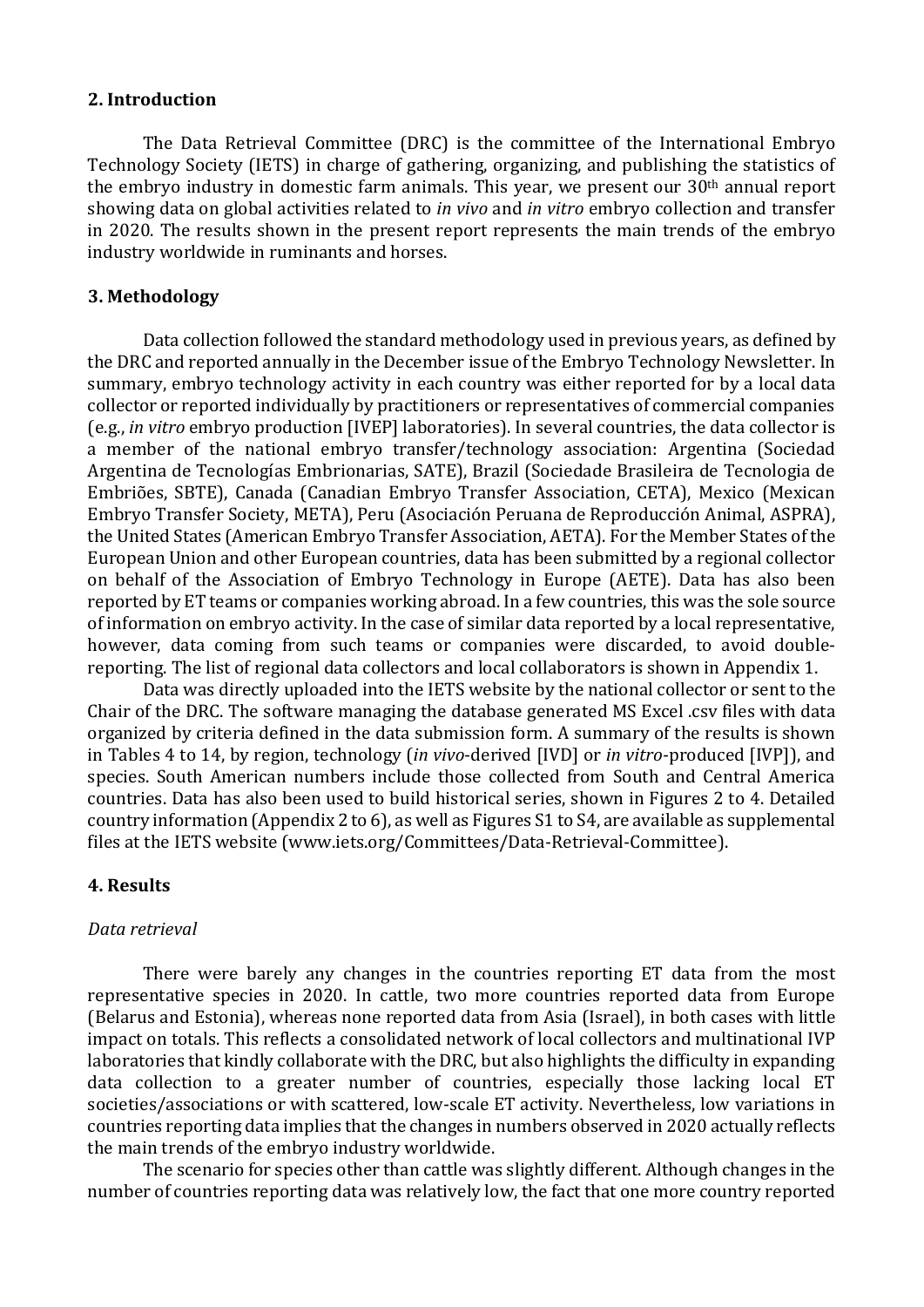sheep data, two more goat data, and one less reported horse data might have impacted total numbers at a greater degree than that observed in cattle. Australia, for example, accounted for 16.7% of all goat embryos recorded in 2020, but did not report any data on this species in 2019. However, despite the potential impact of fluctuations in the number of countries reporting data upon total numbers, the trends for these species were unaffected.

This year, detailed data of embryo export reported by the CETA and specially by the AETA included international trade with a number of countries with no records of ET. This piece of information allowed us to fulfill gaps in the records from South/Central America and Europe, as well as to create a more comprehensive picture of ET activity in Asia. In this region, 12 countries imported bovine embryos from the USA, but none reported ET data. Some of these countries, such as Japan, have well-established ET industries, and the lack of data reported is circumstantial. However, the AETA report also included countries with no previous information of ET activity, such as Nepal or Azerbaijan. Altogether, the association of data reported on within-a-country activity and international embryo trade is evidence of a broader adoption of embryo technologies in farm animals worldwide. In this regard, countries with direct or indirect ET data account for 56.5% of the world cattle population [1].



Figure 1. World political map showing the countries that submitted ET data (yellow) or with records about the import of embryos (blue) in 2020. Image generated using Microsoft Excel.

## *4.1 Embryo industry in numbers*

## *4.1.1 Cattle, IVD*

The number of flushes, ova, and transferrable embryos collected in 2020 by region is shown in Table 4 and the number of transfers is shown in Table 5. A total of 361,728 transferrable IVD embryos were collected, representing a reduction relative to the 2019 data (-6.7%) and following the trend observed for this type of embryo since 2015. Among regions, the only exception for this trend has been Europe, where the number of collected IVD embryos had a small increase (+1.3%). Europe was, in fact, the sole region with more countries reporting IVD than IVP embryos (23 *vs.* 12, respectively). Nevertheless, in all regions the number of transfers of IVD embryos decreased, compared with 2019 (overall -7.9%). As a result, in cattle IVD embryos now represents only 23.8% of the total of embryos recorded and 25.1% of the embryos transferred worldwide.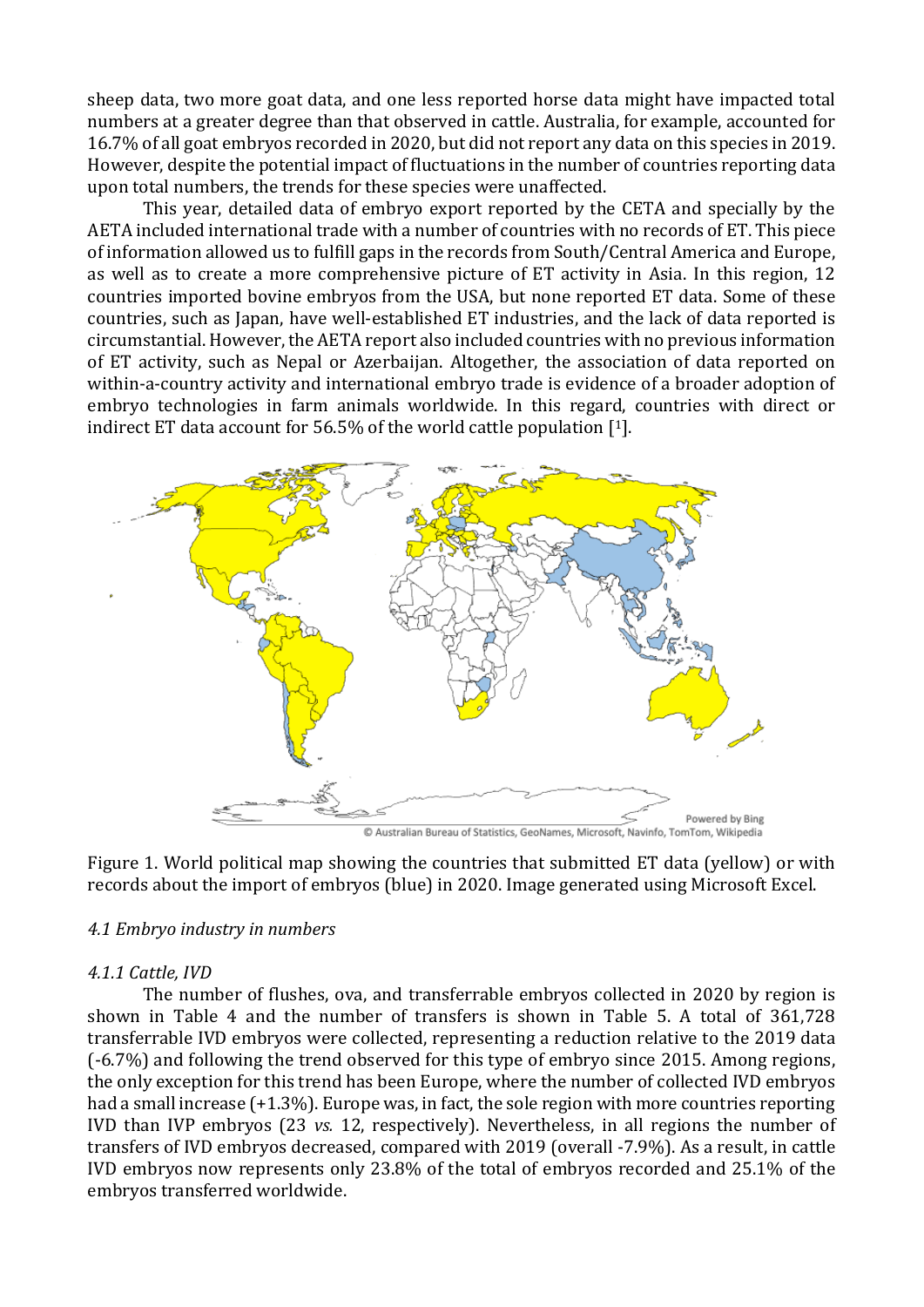| Region/          |              | <b>Flushes</b> |              | <b>Collected</b> |             |              |                              |             |              |  |  |
|------------------|--------------|----------------|--------------|------------------|-------------|--------------|------------------------------|-------------|--------------|--|--|
| Country          |              |                |              |                  | <b>Ova</b>  |              | <b>Transferrable embryos</b> |             |              |  |  |
|                  | <b>Dairy</b> | <b>Beef</b>    | <b>Total</b> | <b>Dairy</b>     | <b>Beef</b> | <b>Total</b> | <b>Dairy</b>                 | <b>Beef</b> | <b>Total</b> |  |  |
| <b>Africa</b>    | 10           | 349            | 359          | 165              | 4045        | 4,210        | 93                           | 2,670       | 2,763        |  |  |
| Asia             | 0            | 0              | 0            | 0                | 0           | 0            | 0                            | 0           | 0            |  |  |
| <b>Europe</b>    | 17,390       | 3,040          | 20,430       | 158,328          | 31,976      | 190,304      | 106,456                      | 20,035      | 126,491      |  |  |
| <b>N</b> America | 12,744       | 18,547         | 31,291       | 116,130          | 222,391     | 338,521      | 69,763                       | 126,941     | 196,704      |  |  |
| Oceania          | 323          | 560            | 883          | 2,213            | 4.614       | 6,827        | 1,378                        | 2,833       | 4,211        |  |  |
| <b>S</b> America | 1.059        | 4.369          | 5,428        | 7.088            | 38,660      | 45,748       | 5,544                        | 26,015      | 31,559       |  |  |
| <b>Total</b>     | 31,526       | 26,865         | 58,391       | 283,924          | 301,686     | 585,610      | 183,234                      | 178.494     | 361,728      |  |  |

**Table 4. Collection of bovine** *in vivo* **derived [IVD] embryos by region in 2020**

Europe and North America accounted for the majority of IVD embryos collected and transferred in 2020 (89.3% and 88.8%, respectively). The overall superovulation efficiency remained stable (Figure S1), with an estimated average of 10.0 ova and 6.2 transferable embryos per flush worldwide. Europe was the only region where IVD embryos were collected predominantly in dairy cows and heifers (84.2%), feature observed in 20 out of the 23 countries reporting data within this region (87.0%). Interestingly, superovulation efficiency was similar, for example, to the one observed in North America (6.2 *vs*. 6.3 viable embryos per flush, respectively), where 64.5% of the flushes were done in beef cattle. In dairy breeds within North America, however, less embryos were collected per flush compared with Europe (5.5 *vs*. 6.1, respectively), perhaps explained by the higher proportion of sexed semen use in dairy females in the former compared with the latter (46.1% *vs*. 20.0%).

More IVD frozen-thawed than fresh embryos were transferred (59.5% *vs*. 40.5%, respectively), a proportion slightly different to the observed in 2019 (60.8% *vs.* 39.2%). The use of cryopreserved embryos was predominant in beef (68.6%), but not in dairy breeds (48.8%). Therefore, the proportion of frozen-thawed embryos transferred was greater in North and in South America compared with Europe (63.2% and 61.2% *vs*. 52.2%, respectively).

| Region/          |              | Fresh       |                 | <b>Frozen domestic</b> |             |                 | ີ     | <b>Frozen imported</b> | <b>Total</b>    |           |
|------------------|--------------|-------------|-----------------|------------------------|-------------|-----------------|-------|------------------------|-----------------|-----------|
| Country          | <b>Dairy</b> | <b>Beef</b> | <b>Unsorted</b> | Dairy                  | <b>Beef</b> | <b>Unsorted</b> | Dairy | <b>Beef</b>            | <b>Unsorted</b> | <b>ET</b> |
| <b>Africa</b>    | 15           | 1.209       | 0               | 14                     | 1,181       | 0               | 0     | 255                    | 0               | 2,674     |
| Asia             | 0            | 0           | 0               | 0                      | 0           | 0               | 0     | 0                      | 0               | 0         |
| <b>Europe</b>    | 39,755       | 3,927       | 680             | 35,154                 | 8,702       | 1,600           | 2,291 | 523                    | 179             | 92,811    |
| N America        | 26,736       | 35,280      | 0               | 24.869                 | 80,681      | 0               | 148   | 1,012                  | 0               | 168,726   |
| Oceania          | 519          | 855         | 0               | 829                    | 1,169       | 0               | 179   | 216                    | 0               | 3,767     |
| <b>S</b> America | 2,602        | 7,765       | 0               | 2,694                  | 13,491      | 0               | 68    | 72                     | 0               | 26,692    |
| <b>Total</b>     | 69,627       | 49.036      | 680             | 63,560                 | 105,224     | 1,600           | 2,686 | 2,078                  | 179             | 294,670   |

**Table 5. Transfer of bovine** *in vivo* **derived [IVD] embryos by region in 2020**

# *4.1.2 Cattle, IVP*

The production of embryos *in vitro* in 2020 is shown in Table 6 (OPU-collected oocytes) and Table 7 (abattoir-derived oocytes). The total number of IVP embryos increased in 2020 (1,156,422 *vs.* 1,031,567 in 2019; +12.1%), contributing decisively to the record of more than 1,5 million bovine embryos collected or produced this year. Once again, the scenario in Europe was distinct from the other regions, with a significant decrease (-23.4%) in the number of IVP embryos produced in 2020 than in 2019. The contrast is more evident when compared with the trends of some other particular regions: +36.5% in Africa, +10.3% in North America,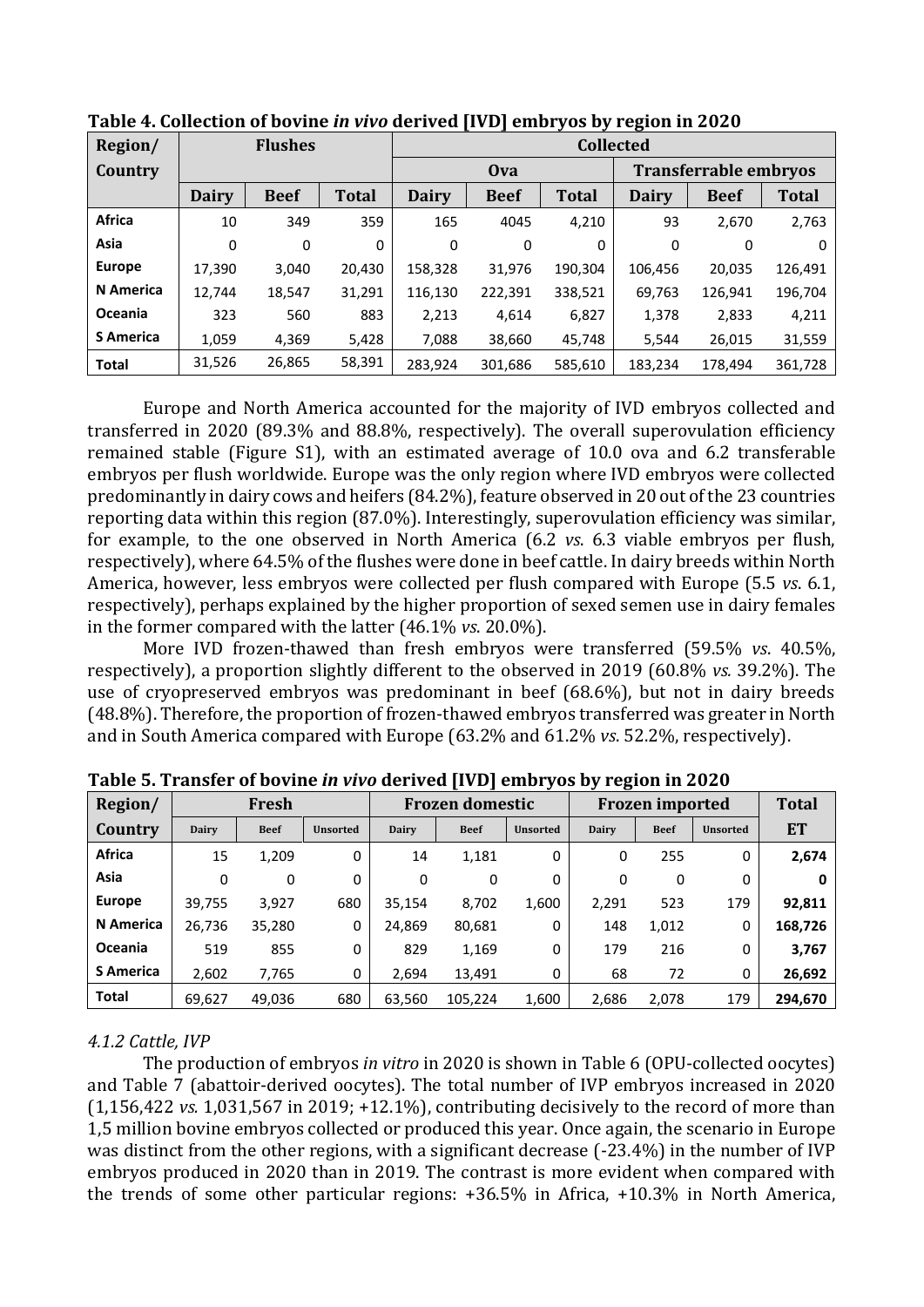+36.9% in Oceania, and +18.5% in South America. The totals in Europe, however, were strongly affected by the retraction in the ET activity in Russia (-53.1%, compared with 2019). Conversely, the Netherlands and Germany, the second and third countries in IVP embryo numbers in Europe, recorded increases in the 2020's numbers (+5.5% and +4.8%, respectively).

In the USA, the country with the greatest ET numbers worldwide (Figure S2), IVP totals increased 11.0% in 2020 (526,791 *vs*. 474,437 in 2019), i.e., a greater than two-fold increase in the growth rate observed from 2018 to 2019 (+5.0 %). Similarly, in Brazil, the only country other than the USA with six-digit numbers, the total IVP embryos recorded increased 22.1% in 2020 (366,253 *vs.* 299,870 in 2019), returning to the level of activity observed in 2018. These two countries accounted for 77.2% of all IVP embryos recorded in 2020. In both USA and Brazil, most IVP embryos were from dairy breeds (57.5% and 56.9%; respectively, Figure S3).

| Region/          |              | <b>Donors</b> |         |              | <b>Oocytes</b> |              |              | <b>Transferrable embryos</b> |              |
|------------------|--------------|---------------|---------|--------------|----------------|--------------|--------------|------------------------------|--------------|
| Country          | <b>Dairy</b> | <b>Beef</b>   | Total   | <b>Dairy</b> | <b>Beef</b>    | <b>Total</b> | <b>Dairy</b> | <b>Beef</b>                  | <b>Total</b> |
| Africa           | 0            | 866           | 866     | 0            | 12,898         | 12,898       | 0            | 4,301                        | 4,301        |
| Asia             | 0            | 0             | 0       | 0            | 0              | 0            | 0            | 0                            |              |
| <b>Europe</b>    | 9,552        | 4,054         | 13,606  | 107,496      | 67.047         | 174.543      | 23.994       | 18,107                       | 42,101       |
| <b>N</b> America | 83,923       | 39,110        | 123,033 | 1,414,822    | 973,650        | 2,388,472    | 323,781      | 254,424                      | 578,205      |
| Oceania          | 35           | 2,685         | 2,720   | 264          | 56.780         | 57.044       | 55           | 14,286                       | 14,341       |
| <b>S</b> America | 44.849       | 37,083        | 81,932  | 657,629      | 800,917        | 1,458,546    | 238,132      | 245,455                      | 483,587      |
| <b>Total</b>     | 138,359      | 85,261        | 223,620 | 2,180,211    | 1.940.543      | 4,120,754    | 585,962      | 546,811                      | 1,132,773    |

**Table 6. Production of embryos** *in vitro* **with OPU-collected oocytes by region in 2020**

The use of FSH stimulation before ovum pick-up (OPU) was reported mainly in North America, followed by Europe, and corresponding to 73.1% and 35.7% of the OPU-IVP embryos, respectively. In other regions, this percentage was less than 1%. The use of FSH stimulation increased particularly in dairy breeds in North America (72.7%, *vs*. 54.7% in 2019). The number of IVP embryos generated using abattoir-derived oocytes in 2020 increased 13.2% (23,649 *vs.* 20,887 in 2019). The proportion abattoir/total, however, was similar to 2019 (2.0%) because IVP totals (OPU + abattoir) also increased. Among regions, the use of abattoirderived oocytes increased in Europe but decreased in North America (11.3% and 0.1% in 2020 *vs.* 3.4% and 0.8% in 2019, respectively).

| Region/          |              | <b>Donors</b> |              |              | <b>Oocytes</b> |              | <b>Transferrable embryos</b> |             |              |  |
|------------------|--------------|---------------|--------------|--------------|----------------|--------------|------------------------------|-------------|--------------|--|
| Country          | <b>Dairy</b> | <b>Beef</b>   | <b>Total</b> | <b>Dairy</b> | <b>Beef</b>    | <b>Total</b> | <b>Dairy</b>                 | <b>Beef</b> | <b>Total</b> |  |
| <b>Africa</b>    | 0            | 227           | 227          | 0            | 3,895          | 3,895        | 0                            | 676         | 676          |  |
| Asia             | 0            | 0             | 0            | 0            | 0              | 0            | 0                            | 0           |              |  |
| <b>Europe</b>    | 380          | 20            | 400          | 8,831        | 12,485         | 21,316       | 1,822                        | 3,547       | 5,369        |  |
| N America        | 0            | 0             | 0            | 5,808        | 0              | 5,808        | 790                          | 0           | 790          |  |
| Oceania          | 1            | 0             |              | 9            | 0              | 9            | 4                            | 0           | 4            |  |
| <b>S</b> America | 0            | 0             | 0            | 0            | 42.025         | 42,025       | 0                            | 16,810      | 16,810       |  |
| <b>Total</b>     | 381          | 247           | 628          | 14,648       | 58,405         | 73,053       | 2,616                        | 21,033      | 23,649       |  |

**Table 7. Production of embryos** *in vitro* **with abattoir-derived oocytes by region in 2020**

The number of transfers of IVP embryos in 2020 is shown in Table 8. The number but not the proportion of IVP embryos actually transferred in 2020 increased compared with 2019 (878,181 [75.9%] *vs.* 797,190 [77.3%], respectively). As observed in the total of embryos produced, the number of IVP embryo transfers decreased in Europe (-24.8% relative to 2019).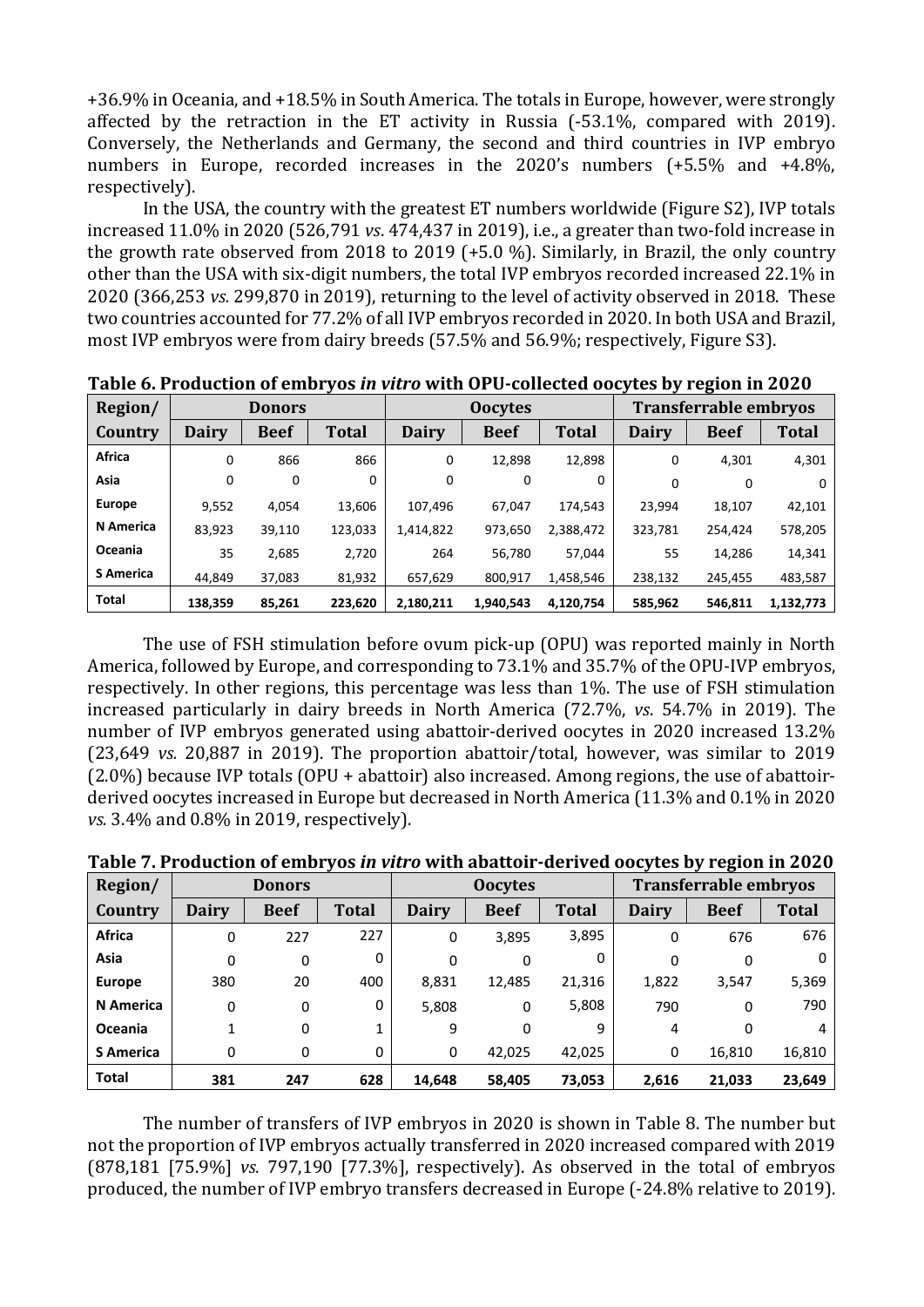Interestingly, the number of transfers followed the same trend as embryo production and increased in South America, but remained nearly stable in North America (+20.7% and +1.2%, respectively, compared with 2019). Thus, in spite of the greater number of IVP embryos produced in North America, most of IVP embryo transfers were in South America (55.2% of the world total).

The proportion of frozen-thawed IVP embryos transferred decreased from 43.9% in 2019 to 39.5% in 2020. This reduction was caused mainly by the increase in transfers of fresh embryos rather than a significant decrease in the transfers of frozen-thawed embryos (+18.8% and -0.8%, respectively, compared with 2019). The proportion of fresh IVP embryos transferred was similar in Europe and North America, but greater in South America (57.6% and 56.9% *vs*. 63.1%, respectively).

| Region/          |            | <b>Embryos transferred</b> |          |              |                 |                 |              |       |  |  |  |
|------------------|------------|----------------------------|----------|--------------|-----------------|-----------------|--------------|-------|--|--|--|
| Country          | <b>OPU</b> |                            |          |              | <b>Abattoir</b> |                 |              |       |  |  |  |
|                  | Fresh      | Frozen                     |          | <b>Total</b> | Fresh           | <b>Frozen</b>   | <b>Total</b> |       |  |  |  |
|                  |            | <b>Domestic</b>            | Foreign  |              |                 | <b>Domestic</b> | Foreign      |       |  |  |  |
| <b>Africa</b>    | 1,483      | 2,676                      | 0        | 4,159        | 0               | 0               | 0            | 0     |  |  |  |
| Asia             | $\Omega$   | 0                          | $\Omega$ | $\Omega$     | 0               | 0               | 0            | 0     |  |  |  |
| <b>Europe</b>    | 20,320     | 14,724                     | 211      | 35,255       | 36              | 61              | 0            | 97    |  |  |  |
| <b>N</b> America | 193,354    | 146,275                    | 87       | 339,716      | 0               | 0               | 0            | 0     |  |  |  |
| Oceania          | 10,183     | 4,384                      | 0        | 14,567       | 4               | 0               | 0            | 4     |  |  |  |
| <b>S</b> America | 295,444    | 170,876                    | 0        | 466,320      | 6,703           | 1,122           | 0            | 7,825 |  |  |  |
| <b>Total</b>     | 524,494    | 345.463                    | 298      | 870,255      | 6,743           | 1,183           | 0            | 7,926 |  |  |  |

**Table 8. Transfer of bovine** *in vitro* **produced (IVP) embryos by region in 2020**

Table 9 shows data regarding embryos micromanipulated for sexing or genotyping in 2020. The use of both sexing and genotyping technologies decreased in IVD, but increased in IVP embryos (-29.1% and -83.8% *vs*. +178.9% and +280.3%, respectively). This clear contrast was predictable, considering the current trends of the world embryo industry.

| Country              |            | <b>Sexed</b> | Genotyped  |            |  |  |  |
|----------------------|------------|--------------|------------|------------|--|--|--|
|                      | <b>IVD</b> | <b>IVP</b>   | <b>IVD</b> | <b>IVP</b> |  |  |  |
| Canada               | 179        | 9,799        | 0          | 9,524      |  |  |  |
| <b>France</b>        | 1,599      | 0            | 1,455      | 0          |  |  |  |
| Germany              | 545        | 14           | 8          | 0          |  |  |  |
| <b>Netherlands</b>   | 0          | 0            | 0          | 4,371      |  |  |  |
| Spain                | 0          | 23           | 0          | 12         |  |  |  |
| <b>United States</b> | 176        | 0            | 39         | 35         |  |  |  |
| <b>Total</b>         | 2,499      | 9,836        | 1,502      | 13,942     |  |  |  |

**Table 9. Micromanipulation of bovine embryos for sexing and/or genotyping in 2020**

# *4.1.3 Other species*

The numbers of IVD and IVP embryos reported in 2020 in species other than cattle are shown in Tables 10 (sheep), 11 (goats), 12 (horses) and 13 (cervids, camelids, and buffaloes). A minor change occurred in the number of countries reporting sheep data (13 *vs.* 12 in 2019), particularly the lack of data from Greece and inclusion of data from Peru and Mexico. Contrasting trends were observed in the use of embryo technologies in sheep, with an increase in the number of IVD but a reduction in IVP embryos (29,819 *vs.* 22,374 [+33.3%] and 141 *vs.*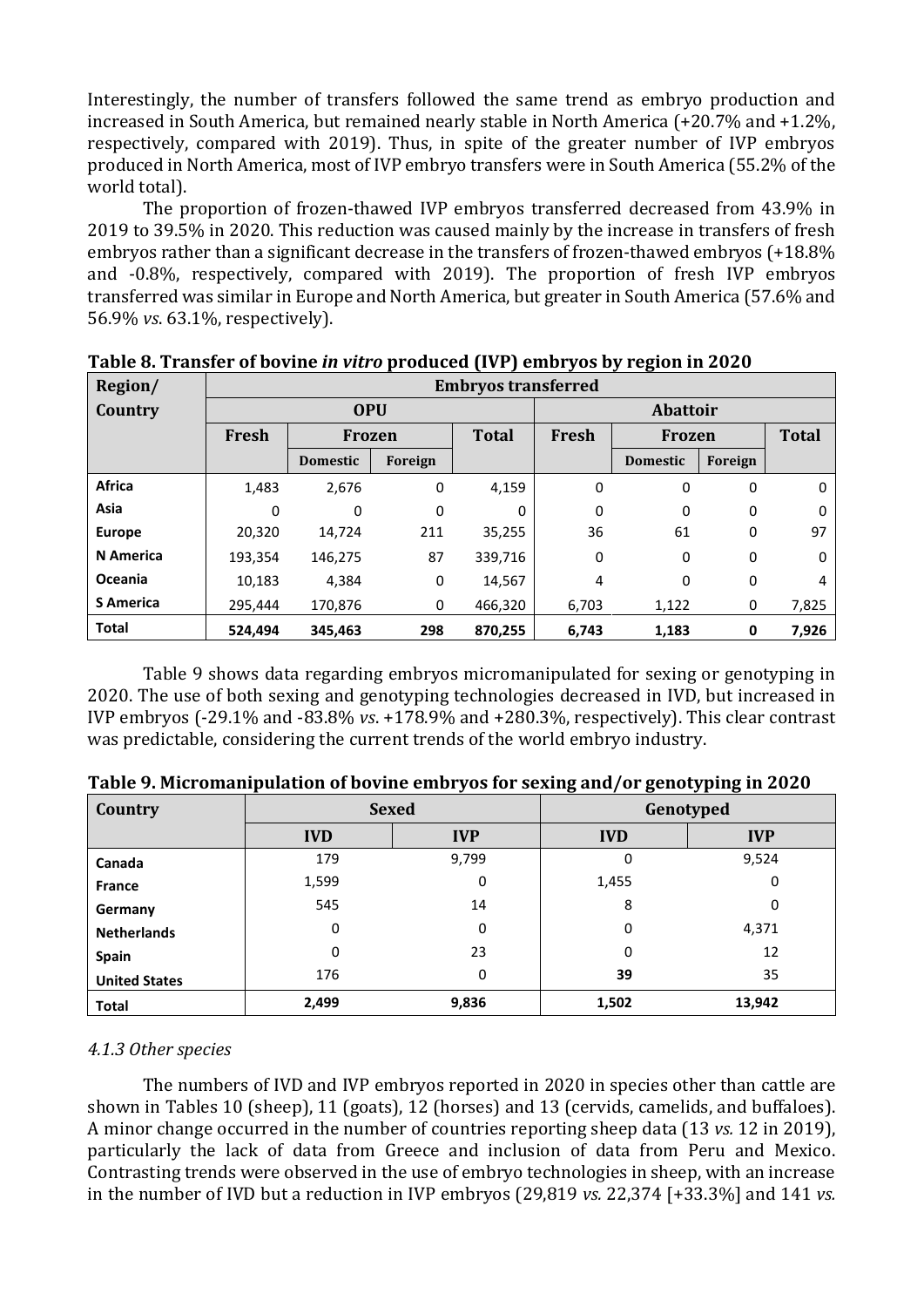1,137 [-87.6%], respectively, compared with 2019). The USA was the sole country reporting sheep IVP embryos in 2020 but, even there, numbers decreased (141 in 2020 *vs.* 914 in 2019). Australia was the leader country in ovine ET activity, with 12,427 sheep embryos collected and 12,421 transferred, 96.0% of them transferred fresh.

| Region/            |                  | <b>IVD Embryos</b> |                        |                  |                  |                  |                  | <b>IVP embryos</b> |                  |                        |                  |
|--------------------|------------------|--------------------|------------------------|------------------|------------------|------------------|------------------|--------------------|------------------|------------------------|------------------|
| <b>Country</b>     | <b>Flushes</b>   | <b>Embryos</b>     | <b>Embryo transfer</b> |                  |                  | <b>Donors</b>    | <b>Oocytes</b>   | <b>Embryos</b>     |                  | <b>Embryo transfer</b> |                  |
|                    |                  |                    | Fresh                  |                  | Frozen           |                  |                  |                    | Fresh            | Frozen                 |                  |
|                    |                  |                    |                        | <b>Domestic</b>  | Foreign          |                  |                  |                    |                  | <b>Domestic</b>        | Foreign          |
| <b>Europe</b>      |                  |                    |                        |                  |                  |                  |                  |                    |                  |                        |                  |
| Portugal           | $\boldsymbol{0}$ | $\mathbf{0}$       | $\boldsymbol{0}$       | 8                | $\theta$         | $\boldsymbol{0}$ | $\boldsymbol{0}$ | $\boldsymbol{0}$   | $\theta$         | $\boldsymbol{0}$       | $\mathbf{0}$     |
| Romania            | $\overline{4}$   | 27                 | 27                     | $\mathbf{0}$     | $\Omega$         | $\theta$         | $\Omega$         | $\Omega$           | $\theta$         | $\Omega$               | $\theta$         |
| Russian Fed.       | 0                | $\boldsymbol{0}$   | $\boldsymbol{0}$       | $\boldsymbol{0}$ | 2,683            | $\mathbf{0}$     | $\mathbf{0}$     | $\theta$           | $\theta$         | $\boldsymbol{0}$       | $\boldsymbol{0}$ |
| Serbia             | 0                | $\Omega$           | 12                     | $\boldsymbol{0}$ | $\theta$         | $\theta$         | $\Omega$         | $\Omega$           | $\Omega$         | $\Omega$               | $\boldsymbol{0}$ |
| Spain              | 3                | 35                 | 15                     | $\mathbf{0}$     | $\theta$         | $\Omega$         | $\Omega$         | $\Omega$           | $\theta$         | $\theta$               | $\mathbf{0}$     |
| Sweden             | $\boldsymbol{0}$ | $\Omega$           | $\boldsymbol{0}$       | $\boldsymbol{0}$ | 285              | $\theta$         | $\boldsymbol{0}$ | $\theta$           | $\theta$         | $\theta$               | $\boldsymbol{0}$ |
| UK                 | 187              | 904                | 904                    | 35               | $\Omega$         | $\theta$         | $\Omega$         | $\theta$           | $\theta$         | $\theta$               | $\boldsymbol{0}$ |
| Total              | 194              | 966                | 958                    | 43               | 2,968            | $\bf{0}$         | $\boldsymbol{0}$ | $\boldsymbol{0}$   | $\boldsymbol{0}$ | $\mathbf{0}$           | $\boldsymbol{0}$ |
| <b>N</b> America   |                  |                    |                        |                  |                  |                  |                  |                    |                  |                        |                  |
| Canada             | $\boldsymbol{0}$ | $\mathbf{0}$       | $\boldsymbol{0}$       | $\boldsymbol{0}$ | 516              | $\Omega$         | $\Omega$         | $\mathbf{0}$       | $\theta$         | $\Omega$               | $\mathbf{0}$     |
| Mexico             | 55               | 396                | 335                    | 110              | $\theta$         | $\theta$         | $\theta$         | $\theta$           | $\theta$         | $\theta$               | $\bf{0}$         |
| <b>USA</b>         | 1,323            | 8,808              | 8,319                  | 457              | $\boldsymbol{0}$ | 33               | 311              | 141                | 93               | $\Omega$               | $\Omega$         |
| Total              | 1,378            | 9,204              | 8,654                  | 567              | 516              | 33               | 311              | 141                | 93               | $\theta$               | $\theta$         |
| <b>Oceania</b>     |                  |                    |                        |                  |                  |                  |                  |                    |                  |                        |                  |
| Australia          | 1,677            | 12,427             | 11,927                 | 494              | $\boldsymbol{0}$ | $\boldsymbol{0}$ | $\boldsymbol{0}$ | $\boldsymbol{0}$   | $\boldsymbol{0}$ | $\boldsymbol{0}$       | $\bf{0}$         |
| Total              | 1,677            | 12,427             | 11,927                 | 494              | $\boldsymbol{0}$ | $\boldsymbol{0}$ | $\boldsymbol{0}$ | $\boldsymbol{0}$   | $\boldsymbol{0}$ | $\boldsymbol{0}$       | $\boldsymbol{0}$ |
| <b>S</b> America   |                  |                    |                        |                  |                  |                  |                  |                    |                  |                        |                  |
| <b>Brazil</b>      | 888              | 7,203              | 5,616                  | 953              | $\mathbf{0}$     | $\boldsymbol{0}$ | $\boldsymbol{0}$ | $\boldsymbol{0}$   | $\boldsymbol{0}$ | $\boldsymbol{0}$       | $\mathbf{0}$     |
| Peru               | 5                | 19                 | 4                      | $\boldsymbol{0}$ | $\boldsymbol{0}$ | $\boldsymbol{0}$ | $\boldsymbol{0}$ | $\mathbf{0}$       | $\boldsymbol{0}$ | $\mathbf{0}$           | $\mathbf{0}$     |
| Total              | 893              | 7,222              | 5,620                  | 953              | $\mathbf{0}$     | $\boldsymbol{0}$ | 0                | $\mathbf{0}$       | $\boldsymbol{0}$ | $\mathbf{0}$           | $\mathbf{0}$     |
| <b>Grand Total</b> | 4,142            | 29,819             | 27,159                 | 2,057            | 3,484            | 33               | 311              | 141                | 93               | 0                      | $\pmb{0}$        |

**Table 10. Sheep:** *in vivo* **derived [IVD] and** *in vitro* **produced [IVP] embryo collections and transfers in 2020**

An additional two countries reported ET data in goats in 2020 (Mexico and Australia), the latter with a significant contribution to the total of embryos recorded (14.3%). Differently than what was observed in sheep, both the number of IVD and IVP embryos increased (13,177 and 2,275 *vs.* 8,725 and 748 in 2019; +51.0% and +204.1%, respectively). The number of IVD embryos increased in the Americas (+15.0% in Canada, +35.7% in the USA, +148.6% in Brazil), whereas it decreased in Europe (-62.3% in Spain, -47.1% in the UK). The USA reported most of the IVD embryos (10,465; 79.4% of total) and all IVP embryos (2,275; 100.0%).

The equine embryo industry in 2020 was also characterized by an increase in both the number of IVD and IVP embryos recorded (25,219 *vs.* 22,198 [+13.6%] and 8,641 *vs.* 6,303 [+37.1%], respectively, compared with 2019). Brazil leaded the collection of IVD embryos (22,120; 87.7% of world total), followed by France (2,219; 8.8% of total). Italy remains as the country with more IVP horse embryos (5,345; 61.9% of total). Italy, however, exports the majority of these IVP embryos (50.3%) and only 25 fresh and 527 frozen-thawed embryos were transferred in this country.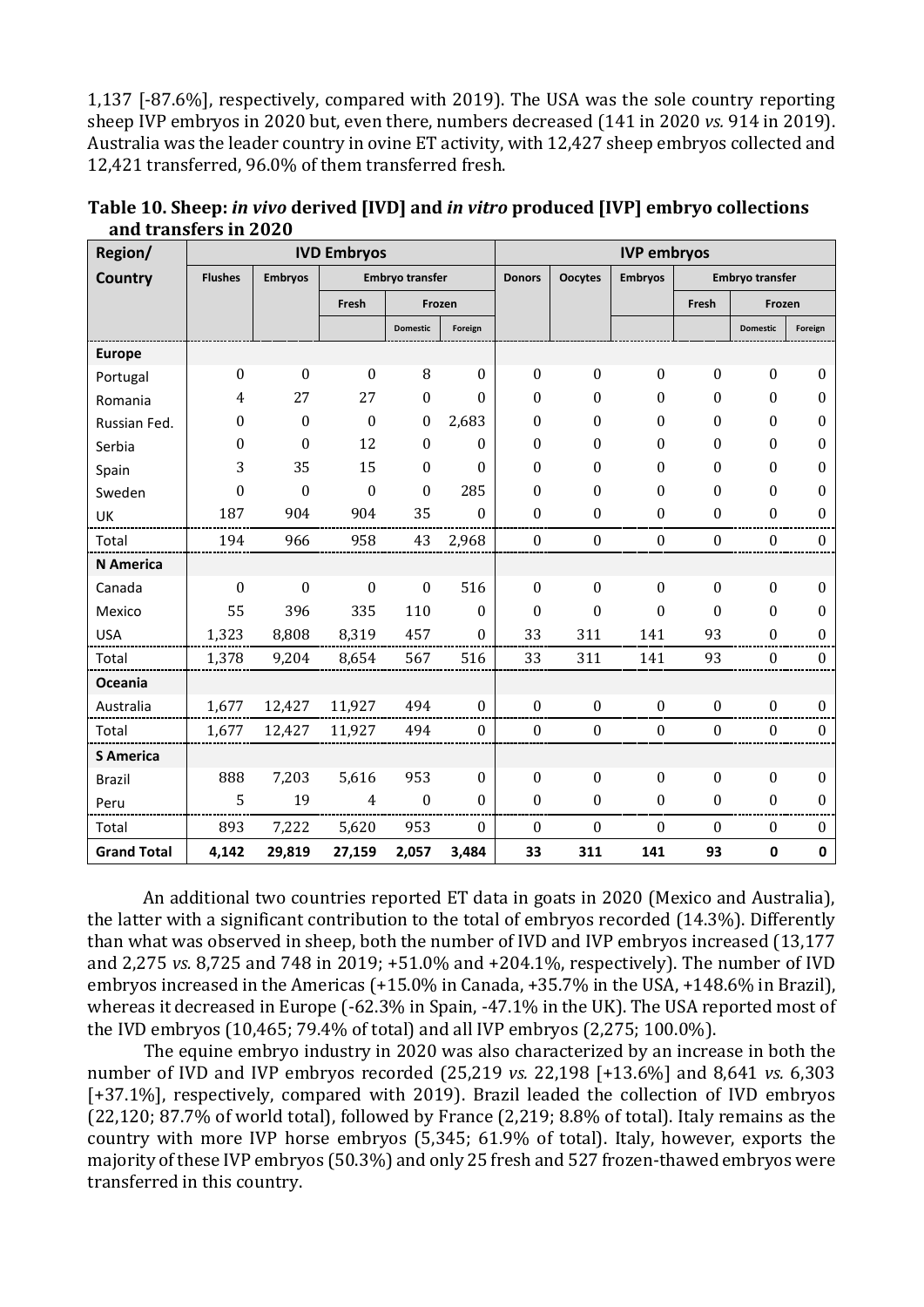| Region/            |                |                | <b>IVD Embryos</b>     |                 |               |                | <b>IVP</b> embryos |              |                        |                 |         |
|--------------------|----------------|----------------|------------------------|-----------------|---------------|----------------|--------------------|--------------|------------------------|-----------------|---------|
| <b>Country</b>     | <b>Flushes</b> | <b>Embryos</b> | <b>Embryo transfer</b> |                 | <b>Donors</b> | <b>Oocytes</b> | <b>Embryos</b>     |              | <b>Embryo transfer</b> |                 |         |
|                    |                |                | Fresh                  | Frozen          |               |                |                    |              | Fresh                  | Frozen          |         |
|                    |                |                |                        | <b>Domestic</b> | Foreign       |                |                    |              |                        | <b>Domestic</b> | Foreign |
| <b>Europe</b>      |                |                |                        |                 |               |                |                    |              |                        |                 |         |
| Spain              | 17             | 319            | 32                     | 12              | 0             | $\Omega$       | $\Omega$           | $\mathbf{0}$ | $\Omega$               | $\mathbf{0}$    | 0       |
| UK                 | 4              | 27             | 27                     | 0               | 0             | $\Omega$       | 0                  | $\mathbf 0$  | $\Omega$               | 0               | 0       |
| Total              | 21             | 346            | 59                     | 12              | $\mathbf 0$   | 0              | 0                  | 0            | 0                      | 0               | 0       |
| <b>N</b> America   |                |                |                        |                 |               |                |                    |              |                        |                 |         |
| Canada             | 15             | 46             | 8                      | 5               | 0             | $\Omega$       | $\Omega$           | $\Omega$     | $\Omega$               | $\Omega$        | 0       |
| Mexico             | 37             | 246            | 246                    | 70              | 0             | $\Omega$       | 0                  | $\Omega$     | 0                      | $\Omega$        | 0       |
| <b>USA</b>         | 1,788          | 10,465         | 9,163                  | 899             | 0             | 383            | 8,525              | 2,275        | 1,381                  | 0               | 0       |
| Total              | 1,840          | 10,757         | 9,417                  | 974             | 0             | 383            | 8,525              | 2,275        | 1,381                  | $\Omega$        | 0       |
| Oceania            |                |                |                        |                 |               |                |                    |              |                        |                 |         |
| Australia          | 230            | 1,890          | 1,000                  | 890             | 0             | 0              | 0                  | 0            | 0                      | 0               | 0       |
| Total              | 230            | 1,890          | 1,000                  | 890             | 0             | 0              | 0                  | 0            | 0                      | 0               | 0       |
| <b>S</b> America   |                |                |                        |                 |               |                |                    |              |                        |                 |         |
| <b>Brazil</b>      | 16             | 184            | 184                    | 0               | 0             | 0              | 0                  | 0            | 0                      | $\Omega$        | 0       |
| Total              | 16             | 184            | 184                    | 0               | 0             | 0              | 0                  | 0            | 0                      | 0               | 0       |
| <b>Grand Total</b> | 2,107          | 13,177         | 10,660                 | 1,876           | 0             | 383            | 8,525              | 2,275        | 1,381                  | 0               | 0       |

# **Table 11. Goats:** *in vivo* **derived [IVD] and** *in vitro* **produced [IVP] embryo collections and transfers in 2020**

# **Table 12. Horses:** *in vivo* **derived [IVD] and** *in vitro* **produced [IVP] embryo collections and transfers in 2020**

| Region/            | <b>IVD Embryos</b> |                |                        |                 |               | <b>IVP</b> embryos |                |                        |          |                 |              |
|--------------------|--------------------|----------------|------------------------|-----------------|---------------|--------------------|----------------|------------------------|----------|-----------------|--------------|
| Country            | <b>Flushes</b>     | <b>Embryos</b> | <b>Embryo transfer</b> |                 | <b>Donors</b> | <b>Oocytes</b>     | <b>Embryos</b> | <b>Embryo transfer</b> |          |                 |              |
|                    |                    |                | Fresh                  | Frozen          |               |                    |                |                        | Fresh    | Frozen          |              |
|                    |                    |                |                        | <b>Domestic</b> | Foreign       |                    |                |                        |          | <b>Domestic</b> | Foreign      |
| <b>Europe</b>      |                    |                |                        |                 |               |                    |                |                        |          |                 |              |
| France             | 4,437              | 2,219          | 2,219                  | 0               | 0             | $\mathbf 0$        | 0              | $\mathbf 0$            | 0        | 0               | 23           |
| Italy              | 0                  | 0              | 0                      | 0               | $\Omega$      | 2,825              | 28,614         | 5,345                  | 25       | 527             | $\mathbf{0}$ |
| Russian Fed.       | 4                  | 3              | 3                      | 0               | $\mathbf{0}$  | 0                  | 0              | 0                      | 0        | 0               | 0            |
| Spain              | $\overline{2}$     | 2              | $\overline{2}$         | $\Omega$        | $\Omega$      | $\Omega$           | 0              | 0                      | 0        | $\Omega$        | $\Omega$     |
| Sweden             | 29                 | 24             | 24                     | 0               | $\Omega$      | 0                  | 0              | $\mathbf 0$            | 0        | $\Omega$        | 0            |
| Switzerland        | 0                  | 0              | 0                      | 0               | $\Omega$      | 41                 | 254            | 14                     | 0        | 0               | 0            |
| Total              | 4,472              | 2,248          | 2,248                  | 0               | 0             | 2,866              | 28,868         | 5,359                  | 25       | 527             | 23           |
| <b>N</b> America   |                    |                |                        |                 |               |                    |                |                        |          |                 |              |
| Canada             | 31                 | 14             | 14                     | 0               | $\Omega$      | $\Omega$           | 0              | $\mathbf 0$            | 0        | 0               | 0            |
| Mexico             | 67                 | 49             | 49                     | $\Omega$        | $\Omega$      | $\Omega$           | $\Omega$       | $\Omega$               | $\Omega$ | $\Omega$        | $\Omega$     |
| <b>USA</b>         | 1,574              | 788            | 1,880                  | 96              | 0             | 1,099              | 6,292          | 1,126                  | 1,126    | 0               | 0            |
| Total              | 1,672              | 851            | 1,943                  | 96              | 0             | 1,099              | 6,292          | 1,126                  | 1,126    | 0               | 0            |
| <b>S</b> America   |                    |                |                        |                 |               |                    |                |                        |          |                 |              |
| <b>Brazil</b>      | 38,762             | 22,120         | 21,954                 | 0               | 0             | 0                  | 7,186          | 2,156                  | 1,059    | 1,097           | 0            |
| Total              | 38,762             | 22,120         | 21,954                 | 0               | 0             | 0                  | 7,186          | 2,156                  | 1,059    | 1,097           | 0            |
| <b>Grand Total</b> | 44,906             | 25,219         | 26,145                 | 96              | 0             | 3,965              | 42,346         | 8,641                  | 2,210    | 1,624           | 23           |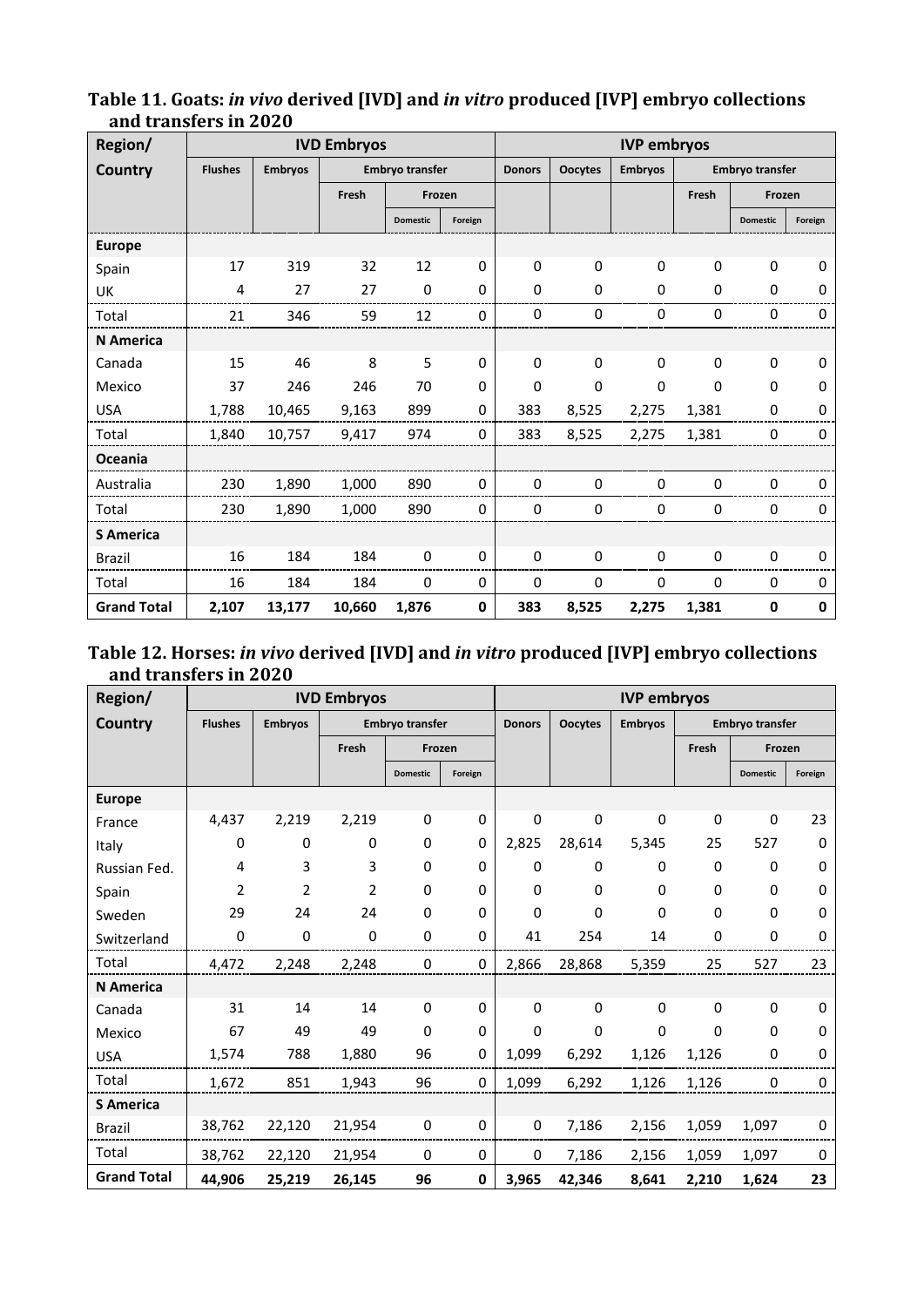In 2020, 3,385 IVD and 15 IVP cervid embryos were reported by CETA teams in Mexico, New Zealand and the USA, a little (14.1%) decrease compared with 2019. ET activity in buffalo was reported only by Italy, and in camelids (Llamas and Alpacas) only by Peru.

| Region/         | <b>IVD Embryos</b> |                |                        |                 |               | <b>IVP</b> embryos |                |                        |             |                 |          |
|-----------------|--------------------|----------------|------------------------|-----------------|---------------|--------------------|----------------|------------------------|-------------|-----------------|----------|
| Country         | <b>Flushes</b>     | <b>Embryos</b> | <b>Embryo transfer</b> |                 | <b>Donors</b> | <b>Oocytes</b>     | <b>Embryos</b> | <b>Embryo transfer</b> |             |                 |          |
|                 |                    |                | Fresh                  | Frozen          |               |                    |                |                        | Fresh       | Frozen          |          |
|                 |                    |                |                        | <b>Domestic</b> | Foreign       |                    |                |                        |             | <b>Domestic</b> | Foreign  |
| <b>Cervids</b>  |                    |                |                        |                 |               |                    |                |                        |             |                 |          |
| Mexico          | 90                 | 385            | 340                    | 45              | 0             | $\Omega$           | $\Omega$       | 0                      | $\mathbf 0$ | $\Omega$        | 0        |
| New Zealand     | 410                | 2,000          | 1,700                  | 200             | 0             | $\Omega$           | 0              | 0                      | 0           | 0               | 0        |
| <b>USA</b>      | 844                | 3,385          | 2,890                  | 545             | 200           | 5                  | 77             | 15                     | 0           | 0               | 0        |
| Total           | 90                 | 385            | 340                    | 45              | 0             | 0                  | 0              | 0                      | 0           | 0               | 0        |
| <b>Camelids</b> |                    |                |                        |                 |               |                    |                |                        |             |                 |          |
| Peru (Llamas)   | 20                 | 30             | 5                      | 14              | 0             | $\mathbf 0$        | $\mathbf 0$    | 0                      | 0           | 0               | 0        |
| Peru (Alpacas)  | 16                 | 24             | 15                     | 9               | $\Omega$      | 0                  | 0              | 0                      | 0           | 0               | 0        |
| Total           | 36                 | 54             | 20                     | 23              | 0             | 0                  | 0              | 0                      | 0           | 0               | 0        |
| <b>Buffalo</b>  |                    |                |                        |                 |               |                    |                |                        |             |                 |          |
| Italy           | 0                  | $\mathbf 0$    | 0                      | 0               | 0             | 5                  | 216            | 70                     | 0           | 8               | 0        |
| <b>Total</b>    | 0                  | $\Omega$       | 0                      | 0               | 0             | 5                  | 216            | 70                     | 0           | 8               | $\Omega$ |

**Table 13. Other species:** *in vivo* **derived [IVD] and** *in vitro* **produced [IVP] embryo collections and transfers in 2020**

# *4.1.4 Exports*

# **Table 14. Countries exporting embryos in 2020**

| Region/              | <b>Bovine</b> |             |                 |             |             | <b>Sheep</b> | <b>Horse</b> |
|----------------------|---------------|-------------|-----------------|-------------|-------------|--------------|--------------|
| Country              | <b>IVD</b>    |             |                 | <b>IVP</b>  |             | <b>IVD</b>   | <b>IVP</b>   |
|                      | <b>Dairy</b>  | <b>Beef</b> | <b>Unsorted</b> | <b>OPU</b>  | Abattoir    |              |              |
| <b>Europe</b>        |               |             |                 |             |             |              |              |
| Austria              | 41            | 40          | $\Omega$        | 0           | 0           | $\mathbf 0$  | 0            |
| Belgium              | 9             | 13          | $\Omega$        | $\mathbf 0$ | $\mathbf 0$ | $\Omega$     | 0            |
| Finland              | 0             | $\Omega$    | 524             | 320         | $\mathbf 0$ | 0            | 0            |
| France               | 261           | 240         | 0               | 99          | 0           | $\Omega$     | $\Omega$     |
| Germany              | 95            | 8           | 0               | 0           | $\Omega$    | 0            | 0            |
| Italy                | $\pmb{0}$     | $\Omega$    | 0               | 0           | $\mathbf 0$ | $\Omega$     | 2,689        |
| Spain                | 0             | 152         | 0               | 0           | 0           | $\Omega$     | 0            |
| Switzerland          | 48            | 0           | 0               | 0           | $\mathbf 0$ | 0            | 0            |
| Total                | 454           | 453         | 524             | 419         | 0           | $\Omega$     | 2,689        |
| <b>N</b> America     |               |             |                 |             |             |              |              |
| Canada               | 3,929         | 2,941       | $\Omega$        | 1,893       | 0           | $\Omega$     | $\Omega$     |
| <b>United States</b> | 17,153        | 3,309       | 0               | 8,800       | $\mathbf 0$ | 0            | 0            |
| Total                | 21,082        | 6,250       | 0               | 10,693      | 0           | 0            | 0            |
| <b>S</b> America     |               |             |                 |             |             |              |              |
| Argentina            | 0             | 1,024       | $\Omega$        | $\mathbf 0$ | $\mathbf 0$ | $\Omega$     | 0            |
| Brazil               | $\pmb{0}$     | 0           | 0               | 0           | 0           | $\Omega$     | $\mathbf{0}$ |
| Total                | $\pmb{0}$     | 1,024       | $\pmb{0}$       | $\pmb{0}$   | $\pmb{0}$   | 0            | 0            |
| <b>Grand Total</b>   | 21,550        | 8,137       | 524             | 11,112      | $\mathbf 0$ | 250          | 2,689        |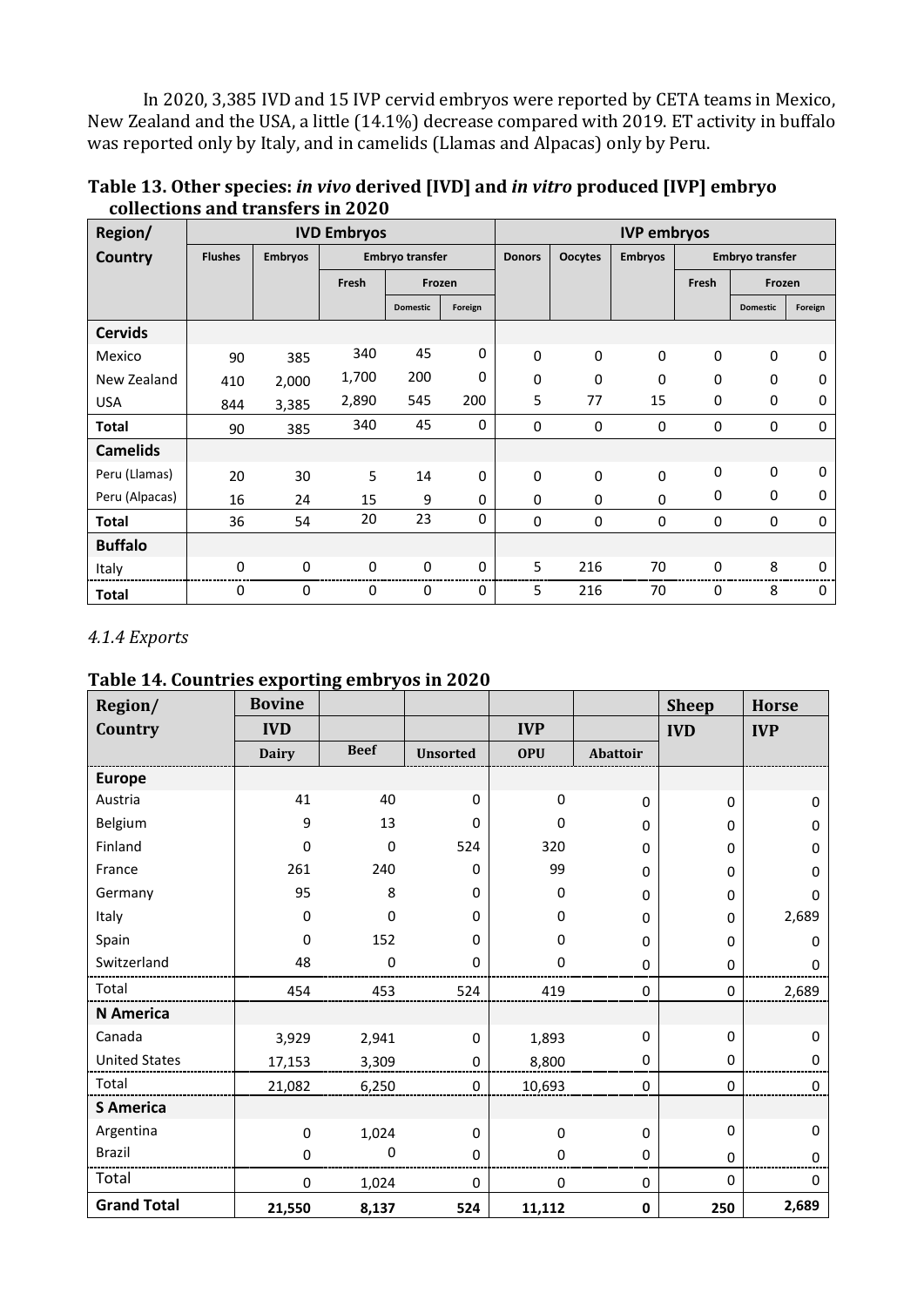The numbers of embryo export is shown in Table 14. A greater number of bovine embryos were exported in 2020 compared with 2019 (41,323 *vs.* 38,986; respectively [+6.0%]), with increases in both IVD (+6.6%) and IVP embryos (+4.4%). Moreover, 250 goat IVD embryos were exported by Australia and 2,689 horse IVP embryos were exported by Italy. Exported bovine IVD embryos were predominantly from dairy breeds (71.3%) and all exported cattle IVP embryos were produced with oocytes recovered by OPU.

### *4.2 Historical series and trends*

The historical series of cattle embryo production (IVD, IVP, and total) in the past 20 years (2001 to 2020) is shown in Figure 2. The total number of embryos produced worldwide resumed the trend of growth after a transient decline observed last year. The number of IVP embryos has been growing continuously since 2012 and increased 2.6-fold during this period (2012 to 2020). However, a two-digit growth rate, as observed this year (+12.1%), has not been seen since 2017 [ <sup>2</sup>]. Consequently, during the period 2018-2019 totals were mainly affected by the progressive reductions in the number of IVD embryos collected worldwide since 2005.

The number of IVP and IVD embryos recorded per region are shown in Figures 3A and 3B, respectively. Although the progressive adoption of *in vitro* technologies – and consequent decline in embryo flushing *in vivo* - has proven to be a world trend, the timing of this change differed among regions. The success of IVEP in North and South America resulted in a growing proportion of embryos being produced in these regions, and the "four big" (USA, Brazil, Canada, and Argentina) accounted for 79.2% of all cattle embryos recorded worldwide. In contrast, Europe remains as the only region where flushing is the technique of choice and, in keeping the current trends, may overtake North America as the region with the greatest number of IVD embryos in a few years. The number and the percent share of frozen-thawed IVD and IVP embryos transferred from 2001 to 2020 is shown in Figures 4A and 4B. Interestingly, the evident decline in the number of IVD embryos observed after 2013 coincides with the increase in the number of transfers of frozen-thawed, rather than of fresh, IVP embryos.



**Figure 2. Number of bovine embryos (***in vivo* **derived [IVD],** *in vitro* **produced [IVP], and total) recorded in the period 2001-2020**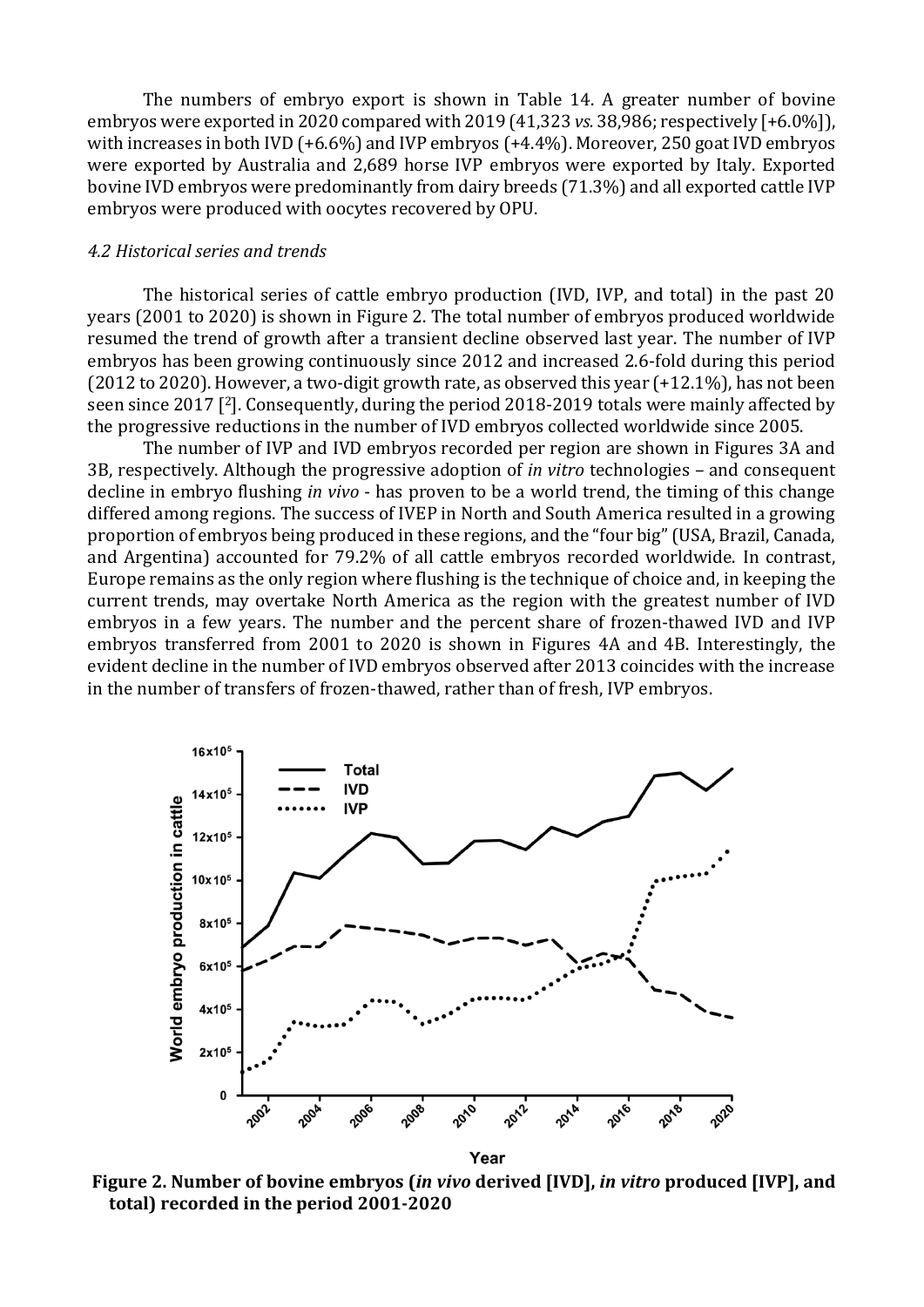

**Figure 3 A-B. Number of embryos produced or collected in cattle in the period of 2001- 2020, by continent. A)** *In vitro* **produced [IVP] embryos; B)** *In vivo* **derived [IVD] embryos**



**Figure 4 A-B. Embryo transfers in cattle in the period of 2001-2020, according to the origin of the embryo (***in vivo* **derived [IVD] or** *in vitro* **produced [IVP]) and the technique used (fresh or frozen-thawed). A) Number of embryos transferred; B) Percentage share of the total embryo transfers per year.**

#### **5. Discussion**

The outbreak of Covid19 began in late December, 2019, and was later declared a global Pandemic by the World Health Organization (WHO) on March 11<sup>th</sup> [<sup>3</sup>]. Not only a major sanitary and social crisis, the pandemic had huge impacts on global economy. In fact, global DGP decreased by 3.4% in 2020, with most economies facing recession [4], especially in countries ranked as high or middle income (-4.6% and -1.4%, respectively). In this scenario, a depression in world embryo industry could be expected - as observed previously in countries undergoing political or economic crisis. However, the 2020 figures show that the overall embryo activity actually increased, in comparison with 2019. This does not mean that the Pandemic had no effect at all on the embryo industry. It may actually be in the root of this phenomenon. The disorganization of the production chains worldwide elevated prices of many commodities, including animal protein [ 5]. A number of other concurrent factors such as reductions of meat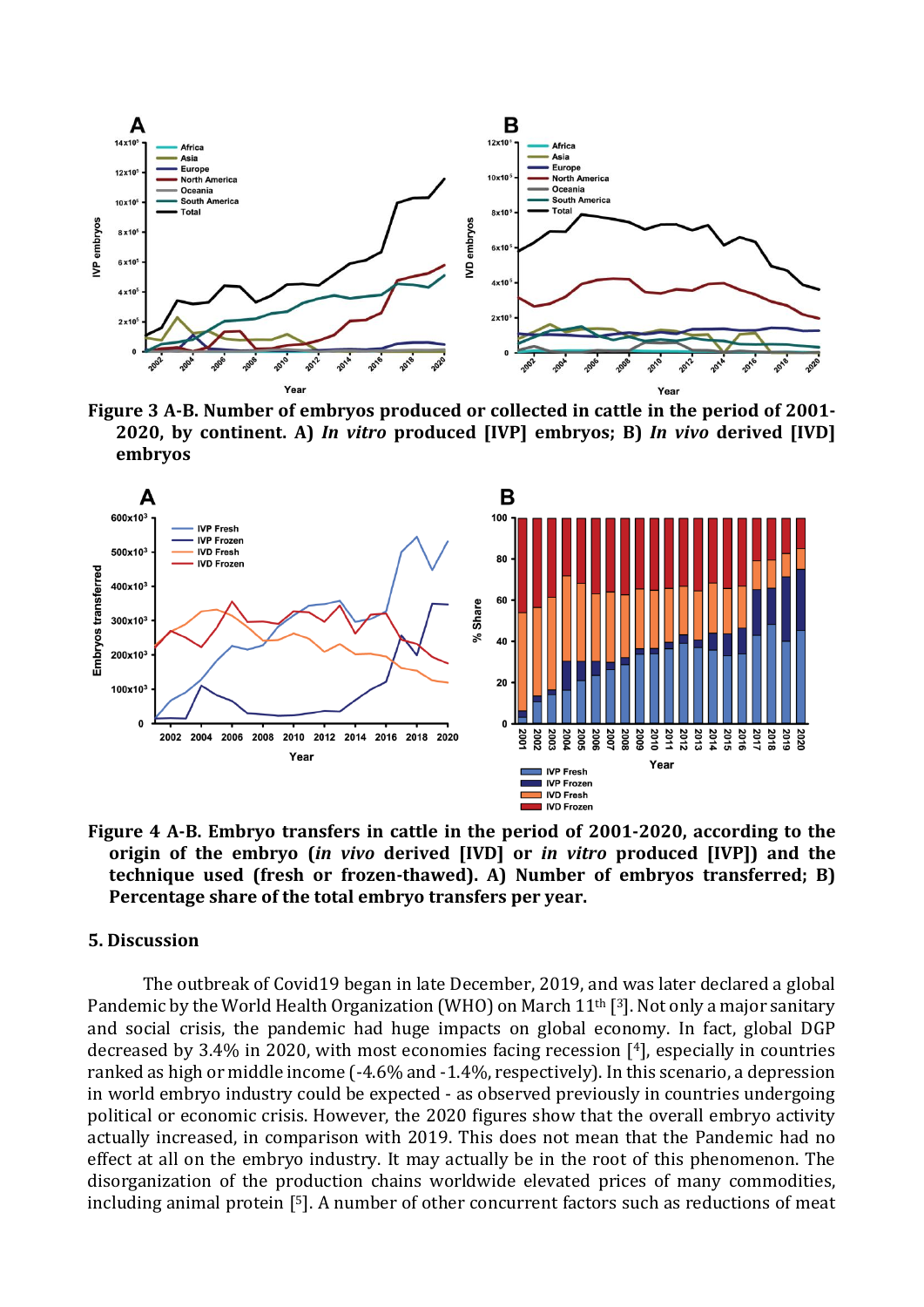exports from Argentina, drought in Australia, the outbreak of African Swine Fever in China, also contributed to boosting the prices of meat and milk on the international markets. The increased demand for meat rapidly created a growing demand for replacement animals and, ultimately, the use of reproductive biotechnologies.

The main features of ET activity in 2020 corroborate this hypothesis. Rather than a local phenomenon, a heated embryo market was observed in most regions and for all species in 2020. Embryo production (IVD+IVP) increased in cattle, sheep, goats, horses, and was the highest for the past five years in these species. In cattle, despite the progressive reduction in numbers of IVD embryos collected and transferred, a two-digit increase (+12.1%) in the number of IVP embryos produced resulted in over 1.5 million embryos reported in 2020, a record. In fact, IVEP has become the technique of choice for embryo production in most of the main players of the international meat market (e.g., Argentina, Australia, Brazil, and the USA, Figure S4), and growing demands for animal protein would naturally reflect on IVP numbers. As IVEP is much more scalable than embryo production by superovulation, in the current scenario it is likely to be the best strategy to respond to a rapid demand for superior genetics.

Another reflex of the heated embryo market worldwide was the increase in cattle embryo exports, particularly to Asia. Data on the international trade of embryos was particularly useful to build a more comprehensive picture of ET activity worldwide. Association of data reported by the local collectors with embryo export data shows that ET technologies are currently adopted by circa 1/3 of the countries, which account for more than half of the world's cattle population. Interestingly, 38 out of 39 (97.4%) countries reporting ET data are classified as developed or developing (ranked as high- or upper-middle-income economies by FAO), whereas 8 out of 25 (32.0%) countries importing embryos but not reporting any data were classified as underdeveloped (ranked as lower-middle- or low-income economies). This observation highlights the difficulty of recovering data from less developed countries, but on the other hand suggests that ET is being recognized as a potential tool to foster livestock production in such poorer areas.

The increase in the number of IVP embryos produced in 2020 has reflected in a similar growth (+18.8%) in the number of transfers of fresh IVP embryos, but not in frozen-thawed IVP embryos (-0.8%). As a consequence, the percentage of IVP cryopreserved embryos demonstrated a small decrease (39.5% *vs*. 43.9% in 2019). Nonetheless, this figure seems to be circumstantial, as transfers of frozen-thawed IVP embryos have grown exponentially over the past decade (+1,058.7% from 2011 to 2020). In fact, the growing adoption of *in vitro* technologies during the previous decade (2001 to 2010) did not cause a significant reduction in the number of IVD embryos collected, but rather a shift towards the use of cryopreservation. In fact, the relatively low pregnancy rates obtained after the transfer of frozen-thawed IVP embryos by then may have preserved a market niche for IVD embryos. However, the technological development and subsequent rapid increase in the number of frozen-thawed IVP embryos transferred after 2013 has been associated not only with a substantial increase in the use of IVEP, but also with a clear trend for reducing the collection of IVD embryos thereafter. In this regard, Europe has diverged from the trends observed in other regions. A number of reasons, from the higher prevalence of low-scale dairy operations to the scattered distribution of ET activity among numerous countries (24 in 2020), may explain the slower adoption of IVEP in Europe and, consequently, the persistency of IVD embryo collection activities. If the current trends were kept, in a few years Europe will overtake North America as the region with more IVD embryos collected.

#### **6. Acknowledgements**

The Data Retrieval Committee thank the efforts of all regional data collectors, as well as all practitioners or representatives of ET companies who reported data to the database or